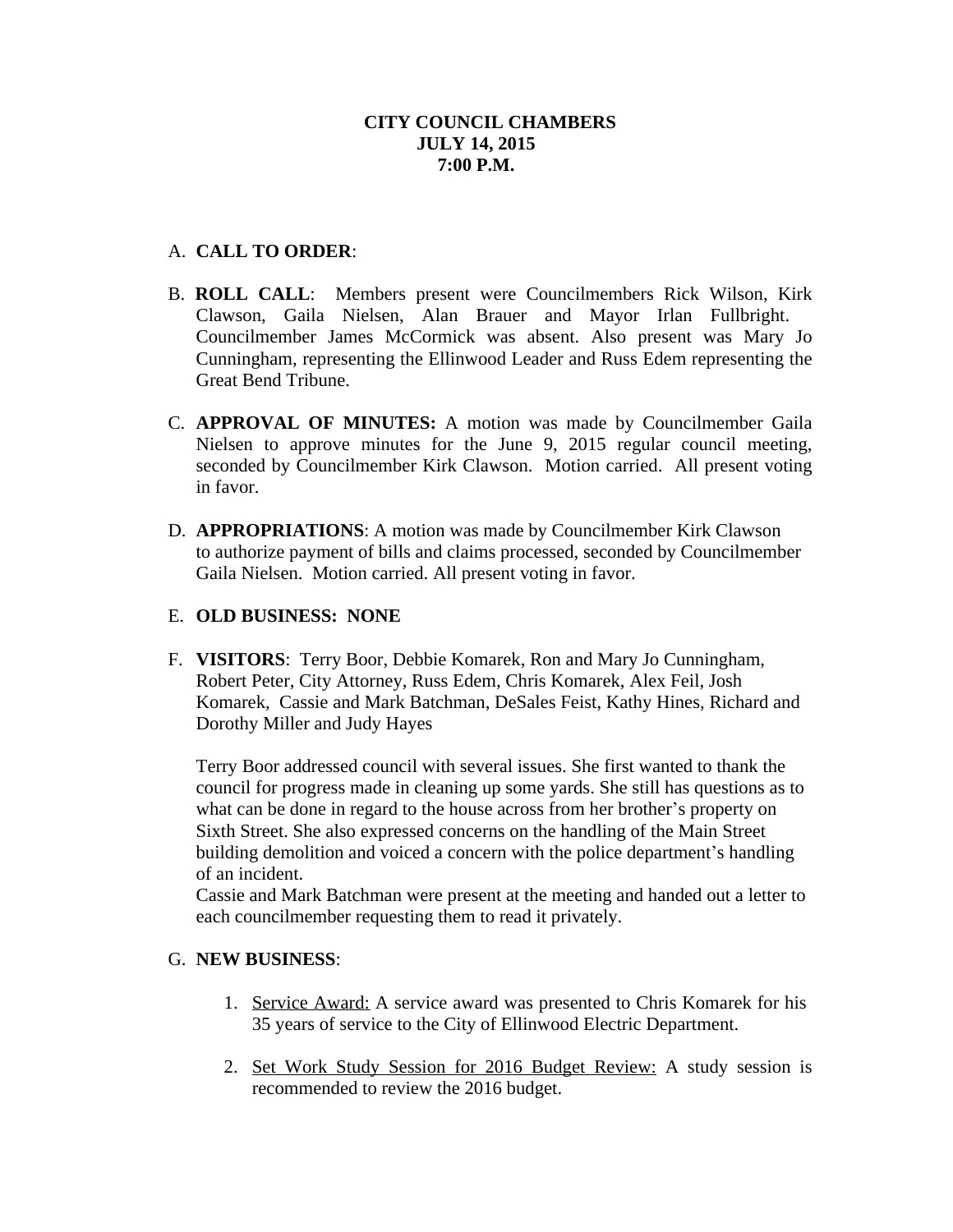#### **CITY COUNCIL CHAMBERS JULY 14, 2015 7:00 P.M.**

A motion was made by Councilmember Rick Wilson to schedule the budget review session for Monday, July 27, 2015 at 7:00 p.m., seconded by Councilmember Kirk Clawson. Motion carried. All present voting in favor.

3. Sidewinders Request for Use of City Park and Consumption of CMB: Presented to council was a request from the Kansas Sidewinders MC to use the west end of the City Park for their Annual Fallen Brother Run on August 22, 2015. They are also requesting permission for consumption of cereal malt beverages at the City Park on that date.

Councilmember Rick Wilson made the motion to approve the use of the City Park for the Kansas Sidewinders MC Annual Fallen Brother Run on August 22, 2015 and adopt Ordinance 2015-7, an ordinance that allows for the consumption of cereal malt beverages in the City Park on August 22, 2015 from 9:00 a.m. to 9:00 p.m. Motion was seconded by Councilmember Gaila Nielsen. Motion carried. All present voting in favor.

4. Replace Wood Street Light Poles with Metal on Santa Fe Blvd: Currently, all of the street lights along Santa Fe Boulevard are attached to wooden poles. When these poles have to be relocated as part of the KDOT project, it must be decided whether to go back with wooden or steel poles. KDOT will only pay the cost of replacement with similar materials. The additional cost of upgrading the wooden poles to metal would be the responsibility of the city. The street lights are currently High Pressure Sodium (HPS) lights. Alternatively, the street lights can be upgraded with LED lights at an additional cost. Each LED fixture has an annual cost savings of approximately \$72.

Considering the relative costs, a motion was made by Councilmember Alan Brauer to approve replacement with wooden poles and upgrade to LED lighting, seconded by Councilmember Kirk Clawson. Motion carried. All present voting in favor.

5. Decision on  $1<sup>st</sup>$  & Wilhelm Rose Garden: Staff explained that during the reconstruction of this section of the highway, for the KDOT Santa Fe Boulevard Drainage Project, the rose garden located at 1<sup>st</sup> and Wilhelm will be removed so the curbing can be replaced. KDOT needs to know whether to replace the rose garden or proceed with something different. Council directed staff to visit with the president of the garden club and proceed as they request.